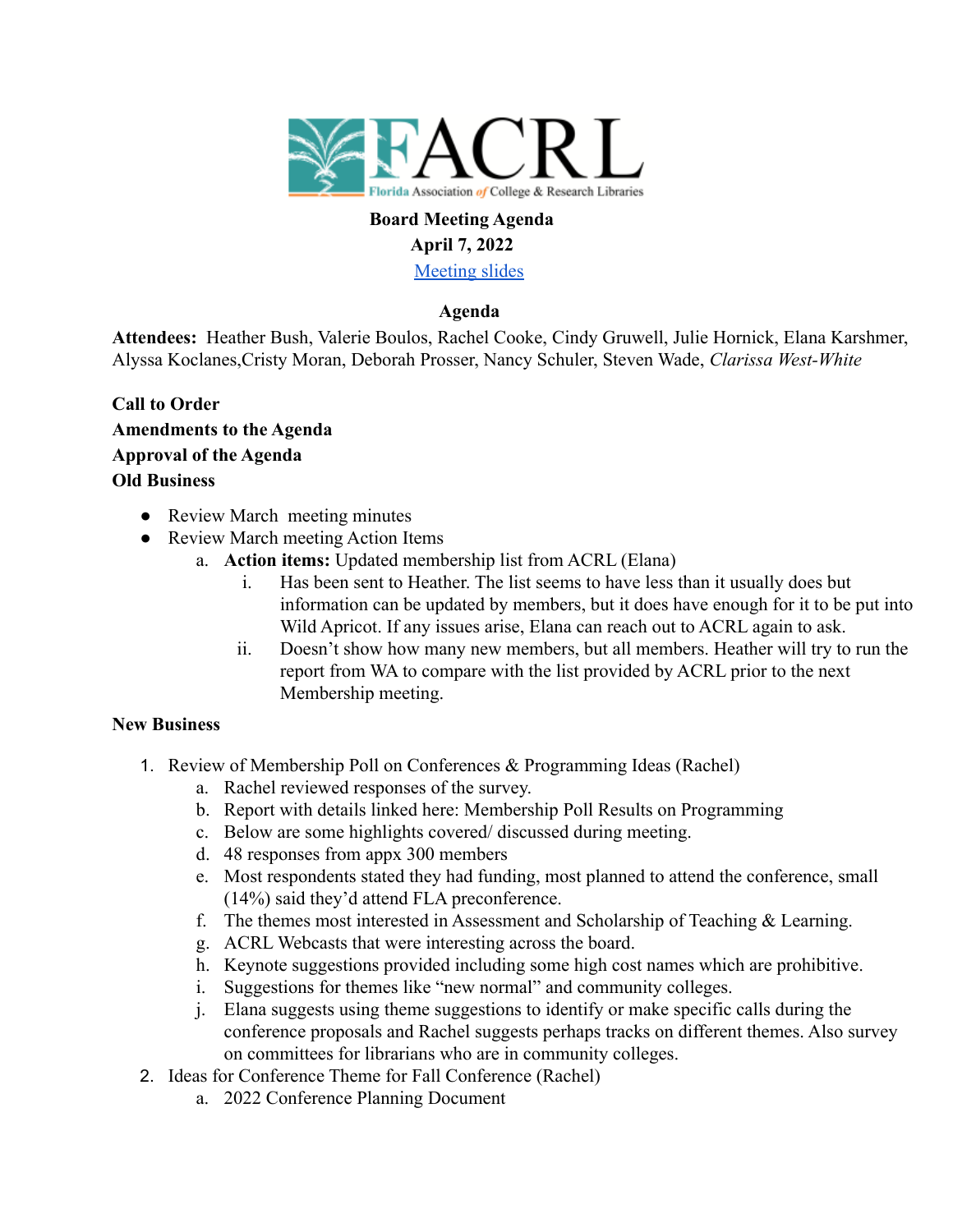- b. Most of this will be handed to the Conference Committee that is convening in June.
- c. Rachel identified Information Ethics and Access as trending topic that she is interested in as a conference theme with additional tracks in the areas of: Information Ethics, Universal design for Learning, Information literacy, Collection Development, Open Access, Resource Sharing, Digitization, Controlled Digital Lending, Banned Books, Social Justice, Context of Authority (ACRL framework)
- d. Transformative agreements relative to open access an issue that Deborah is interested in. Perhaps a panel.
- e. Elana recommends presenting to the Program Committee and seeing if they're on board with the theme and then the Board can move forward with planning things like marketing.
- 3. Sponsorship for PLAN Conference July 22, 2022 (Elana)
	- a. Cindy is attending and has been asked to report back to let us know how it goes.
	- b. Tiers shared by Elana. Begins at \$500, \$1000, \$2500, and goes up to \$5000.
	- c. The first year we sponsored PLAN (AY 2019-20) we had the in person conference on the south of the state so supporting PLAN was a way to include the north end of the state. Rachel recalls other consortia asking for sponsorship that were turned down. Alyssa doesn't recall.
	- d. Discussion about whether or not we should support an academic consortium versus a non-academic one. PLAN is academic. PLAN also represents an area of the state that is difficult for travel to conferences.
	- e. 2022 sponsorship Bronze \$500 tier includes 2 person registration to the in person event and inclusion in emails and promotional materials.
	- f. Valerie reported as Treasurer earlier that we have \$14,000 and we have enough to cover our conference planned this years.
	- g. Last year we supported PLAN at \$250. Some members have asked to sponsor at a lower cost - Elana would like to email Regina and ask if we can sponsor at last year's rate since we are a reciprocal sponsor. Though we have the money to cover sponsorships we have unknown needs.
	- h. **Action item:** Elana will contact PLAN and offer a \$250 sponsorship.

#### **Officer/Liaison Reports**

- 1. President Elana Karshmer
	- a. Elana will be out of town and unable to attend the June meeting.
	- b. The May meeting will be Elana's last meeting and Rachel will be co-leading the meeting and take over.
	- c. Elana thanked Alyssa, noted her upcoming move out of the state, and acknowledged her work with FACRL.
- 2. President-elect Rachel Cooke
	- a. Reminded Board of Monday's Board Orientation Meeting.
	- b. Doodle poll for new term meetings will be going to out to all next term's members.
- 3. Past-President Alyssa Koclanes
	- a. NA
- 4. Secretary Cristy Moran
	- a. Met with Julie (next Secretary) to review the Drive and workflow for meeting setup, notes, and docs storage. Julie will start recording minutes for the June meeting.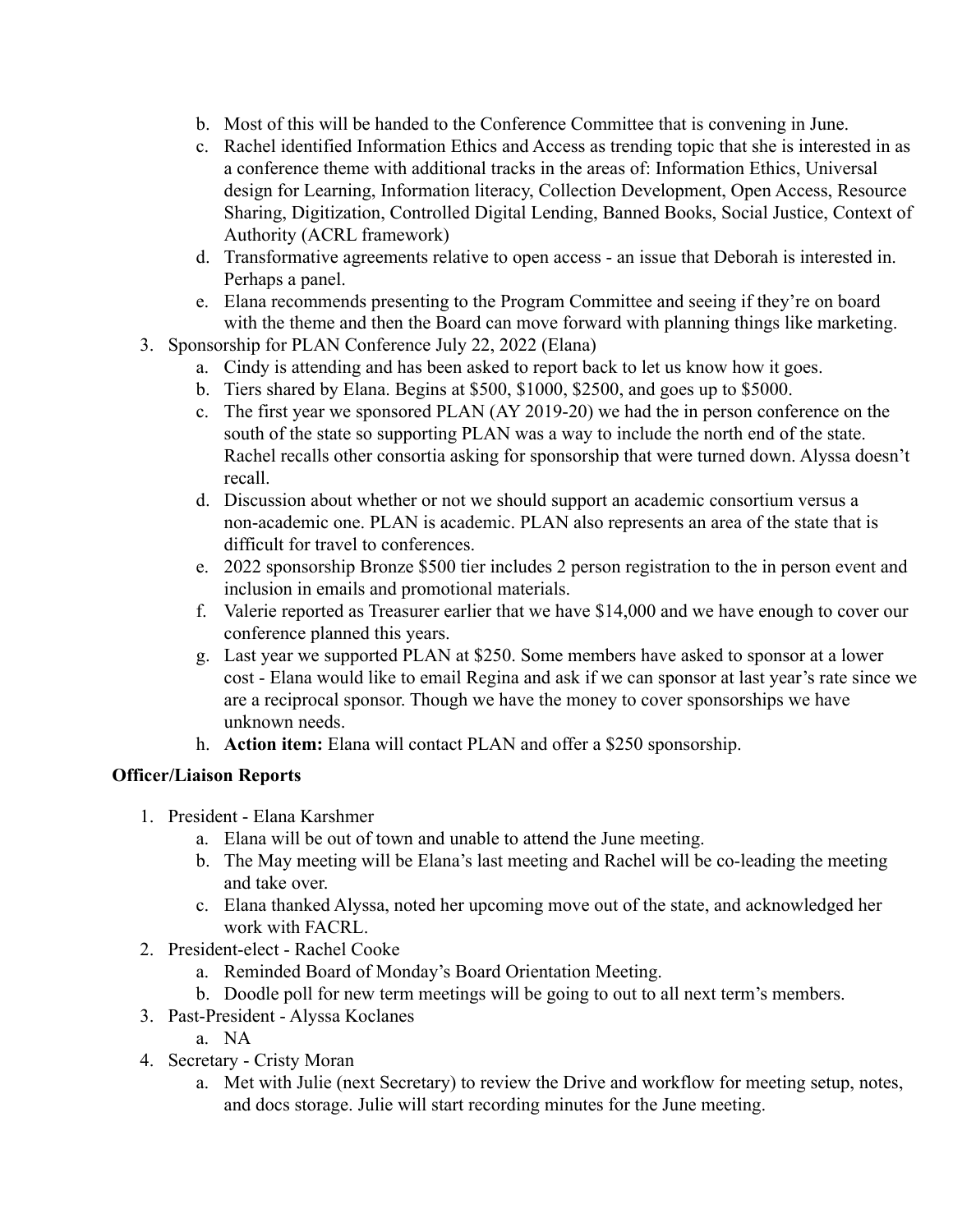- 5. Treasurer Valerie Boulos
	- a. \$14,000 in our account.
	- b. Payment for the website has gone through so we are good for a year.
	- c. FLA sponsorship check sent today for poster session sponsorship.
	- d. Requests Elana include her in decisions to sponsor PLAN so she can plan the check.
- 6. Communication Manager Nancy Schuler
	- a. Scheduling a meeting to talk about website with current, future, and some committee members in Committee for future plans of the website.
- 7. Legislative Deborah Prosser
	- a. Nothing pending.
	- b. SOAR bill to provide OER funding failed.

### **Committee Reports**

- 1. Membership Heather Bush
	- a. Met to discuss transition to new Board liaison (Heather's term ending) and the review of the member list.
- 2. Marketing and Communications Nancy Schuler
	- a. NA
- 3. Nominations Alyssa Koclanes
	- a. NA
- 4. Programming Rachel Cooke
	- a. NA
- 5. Conference Program Clarissa West-White
	- a. NA
	- b. After Committee Reports...
	- c. Nancy brings up question about timeline for CFP and precedent. Discussion about previous years (CFP presented at FLA, CFP last year went out early June...). Board liaisons and previous members of Program Conference Committee chimed in.
	- d. Rachel would like to convene committee in June, present the ideas she has, and let the committee make their own decisions about what direction to take the committee.
	- e. Last year's committee call members went out mid-April and committees formed in May.
	- f. Alyssa reminded us that timelines and workflows for committees and forms are all in the Google Drive.
	- g. Conference planning discussion includes in person conferences requiring planning like venue selection and budgeting a year in advance.
- 6. Sponsorship Valerie Boulos
	- a. NA
- 7. Scholarship Julie Hornick
	- a. NA
- 8. Virtual Conference Logistics Nancy Schuler
	- a. NA

## **Review Meeting Outcomes and Action Items**

- **Action item:** Invite for committee members (Rachel)
- **Action item:** Elana will contact PLAN and offer a \$250 sponsorship.